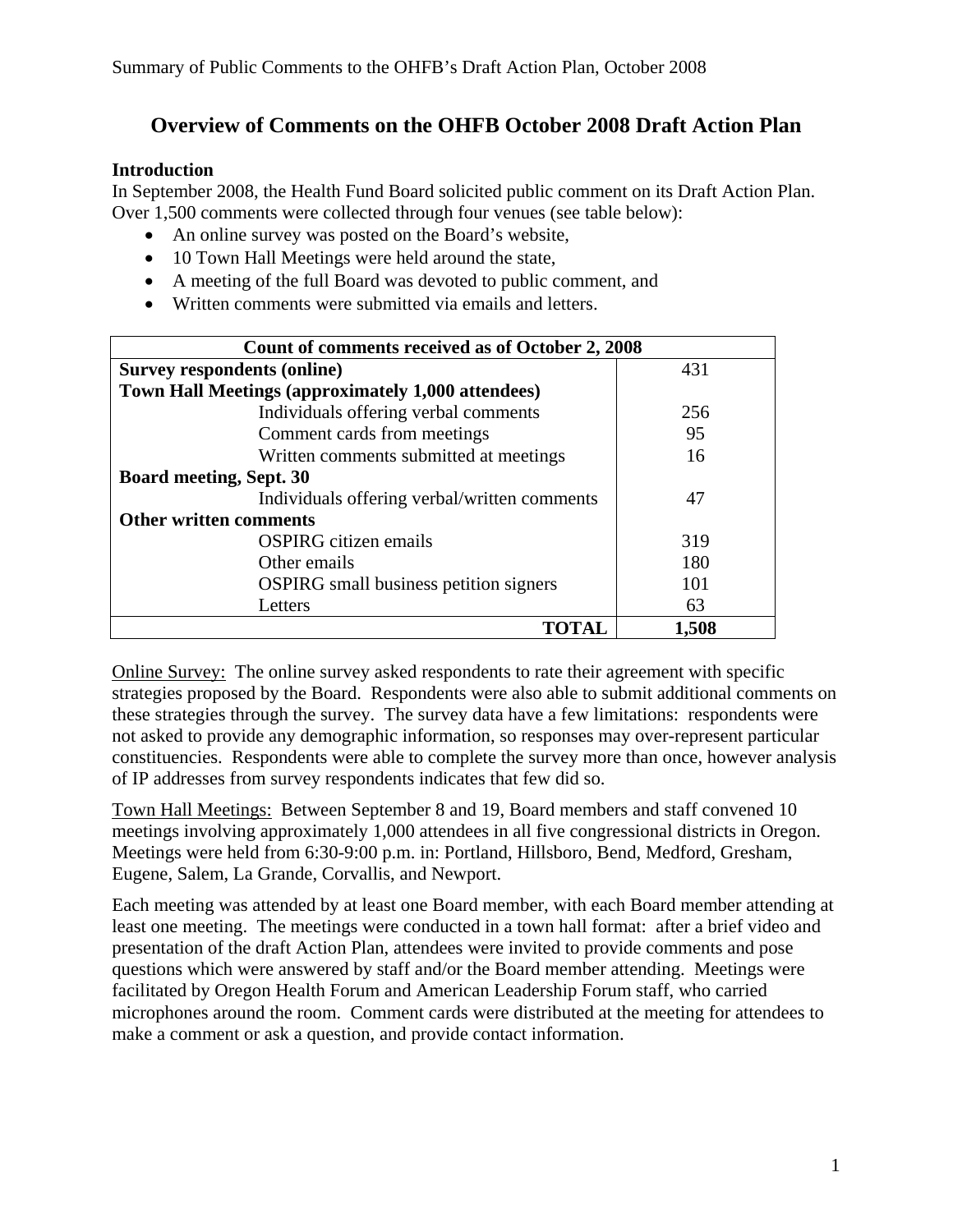|                                     | Individuals offering<br>Estimated |       |  |  |
|-------------------------------------|-----------------------------------|-------|--|--|
| <b>September Town Hall Meetings</b> | verbal comments<br>attendance     |       |  |  |
| Portland                            | 39                                | 330   |  |  |
| Hillsboro                           | 22                                | 60    |  |  |
| Bend                                | 23                                | 60    |  |  |
| Medford                             | 22                                | 120   |  |  |
| Gresham                             | 18                                | 55    |  |  |
| Eugene                              | 33                                | 85    |  |  |
| Salem                               | 27                                | 90    |  |  |
| La Grande                           | 27<br>56                          |       |  |  |
| Corvallis                           | 31<br>130                         |       |  |  |
| Newport                             | 14<br>30                          |       |  |  |
| <b>Total</b>                        | 256                               | 1,016 |  |  |

Summary of Public Comments to the OHFB's Draft Action Plan, October 2008

Board meeting, September 30, 2008: A full meeting of the Board was convened with the sole purpose of gathering public comment on the draft plan. The Board heard testimony from 47 groups and individuals. Some submitted written versions of their comments. All comments were incorporated into the summary that follows.

Other written comments: The Board received numerous emails and letters with comments on the draft Plan. The Oregon State Public Interest Research Group (OSPIRG) coordinated two efforts to provide comments on the Board's draft: an online petition and a citizen email campaign. The email campaign included a form letter that could be edited, signed, and sent to the Board.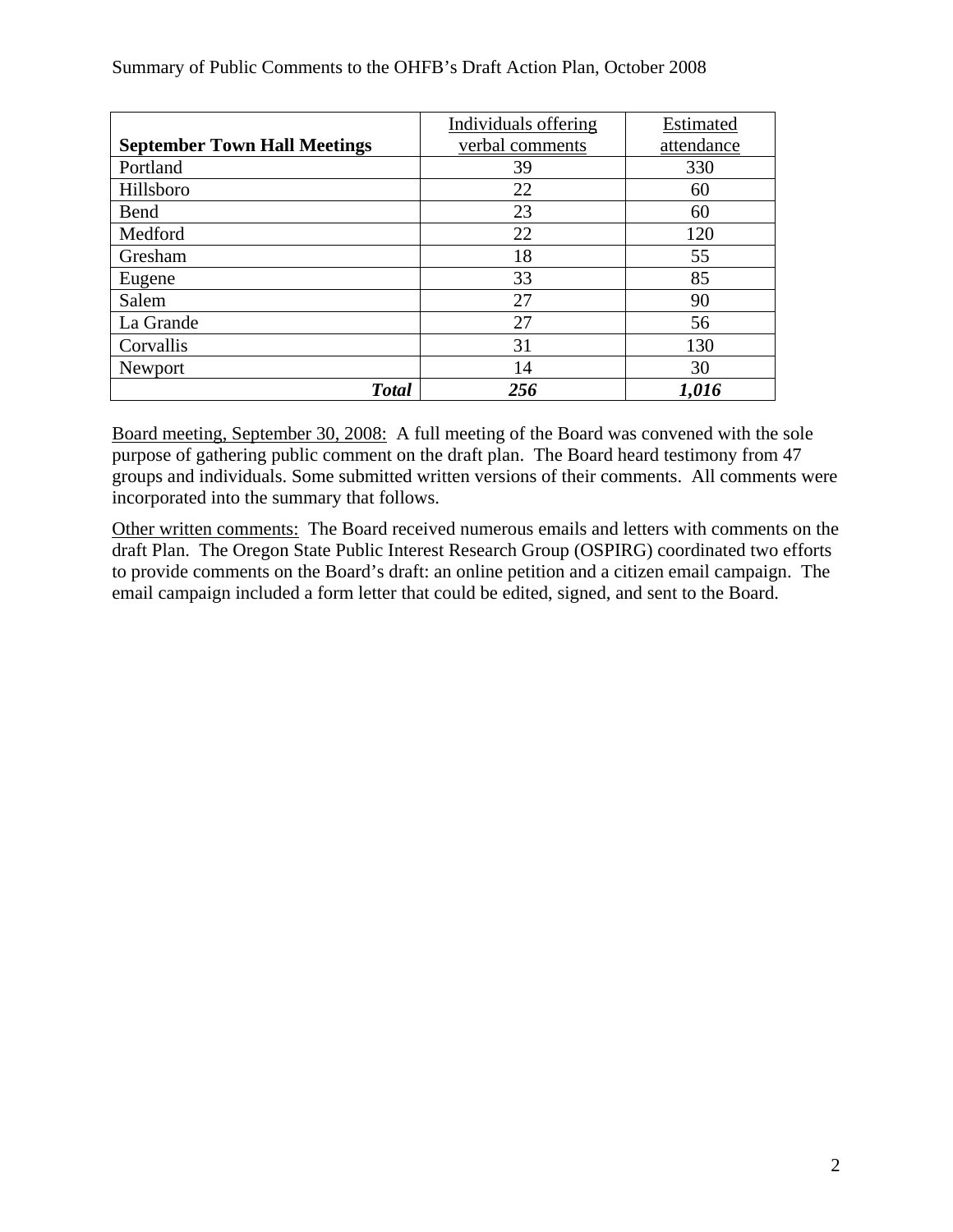# **Summary of Comments to the OHFB's Draft Action Plan**

## **Building Block 1: "Bring Everyone under the Tent"**

#### *Online Survey Results: Building Block 1*

| <b>Strategy or Objective</b>                     | <b>Responses</b> | <b>Support</b> | <b>Oppose</b> | <b>Neutral or</b> |
|--------------------------------------------------|------------------|----------------|---------------|-------------------|
|                                                  |                  |                |               | <b>No Opinion</b> |
| Expand access to affordable coverage through     | 422              | 77.0%          | 18.5%         | 4.7%              |
| new and existing programs                        |                  |                |               |                   |
| <b>Implement an Essential Benefit Package</b>    | 408              | 59.5%          | 31.1%         | 9.6%              |
| Expand access to all Oregon children and low-    | 411              | 71.7%          | 21.4%         | 7.0%              |
| income adults in 2009                            |                  |                |               |                   |
| Finance coverage expansions in 2009 with         | 380              | 38.1%          | 47.3%         | 14.5%             |
| provider (hospital and health insurance carrier) |                  |                |               |                   |
| taxes                                            |                  |                |               |                   |
| Tie additional coverage expansions (2011-        | 375              | 57.4%          | 22.4%         | 20.3%             |
| 2015) to cost containment successes and          |                  |                |               |                   |
| available funding                                |                  |                |               |                   |

Online Survey Additional Comments:

- *Existing programs* Forty-seven respondents stated that this plan is not necessary because there are already programs in place that provide health care to those who do not have access. They feel the state should continue funding, and even increase funding, for these programs that are already in place.
- *Costs –* Twenty-three respondents are concerned about the costs of this program. Some feel that this is not affordable and are concerned about increasing taxes. Some are unclear of how the plan will actually decrease costs. Some mentioned that costs will be high if the insurance companies are included, as they believe insurance companies always increase costs.
- *Realistic* Ten respondents do not believe this plan is realistic. Some support and see the importance of providing health care to all, and feel that this plan is a good idea but completely out of reach.
- *Free Market* Ten respondents stated that government does not belong in health care, and it should rely on free market principles. They believe competition in the free market will increase quality and prices will go down.

## **Expand access**

- Coverage for all  $(58)$ :
	- o 48 support
		- o 3 oppose
		- o 7 had a concern
- Phase 1: Cover children and/or low-income adults (32):
	- o 22 support,
	- o 1 oppose (in favor of covering all);
	- o 3 support expanding full OHP Plus benefits to OHP Standard population
	- o 4 encourage outreach, 1 expand school based health centers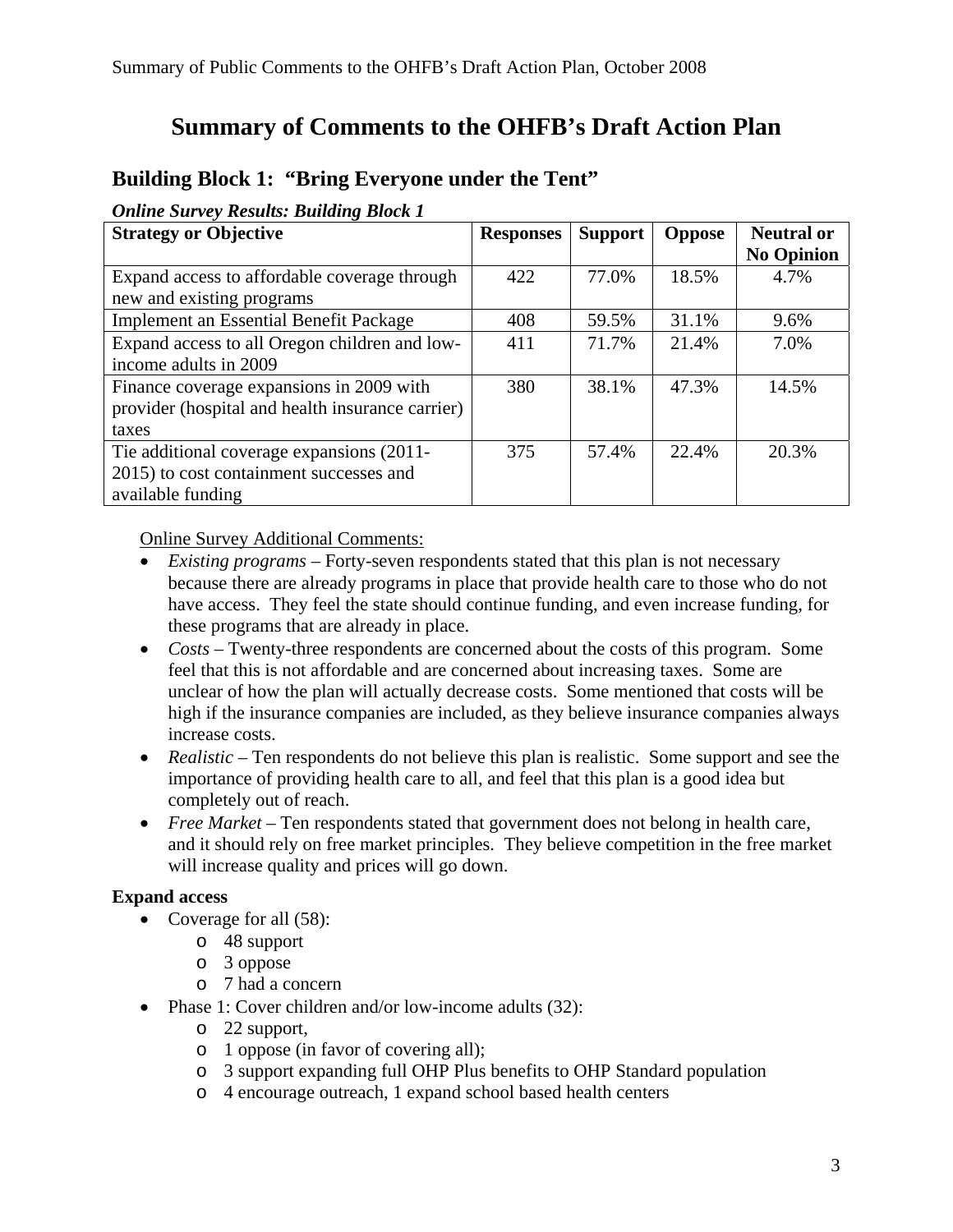- Access for working uninsured (13)
- Rethink timeline expand coverage sooner
- Residency (12): most opposed/concerned about non-residents/illegal aliens
- Other populations (12): 3 parents, 3 veterans, 3 mentally ill/developmentally disabled, 2 prison population, 1 rural

• *Defining Low-Income* - Eight respondents had concerns about how "low-income" is defined. One respondent stated that income should not be a qualifying factor. Some voiced concern that people who are struggling financially and unable to afford health insurance, may not be considered poor enough to receive assistance.

## **Essential Benefit Package**

- Essential Benefit Package concept (33):
	- o 23 support
	- o 10 had a concern (balancing coverage and costs, EBP might limit benefit package options for businesses, 4 concerns about "meet or exceed" definition)
- Package design (23):
	- o 11 concerned about out-of-pocket costs,
	- o 2 opposed to pre-existing conditions,
	- o 2 support rationing care,
	- o 2 support medical expense accounts
- Covered services
	- $\circ$  Prevention/primary care focus (130<sup>[\\*](#page-3-0)</sup>)
	- o Complementary and alternative medicine (98): nearly all mention acupuncture
	- o Should cover: Dental care (8), mental health care (7), home birth, hospice (2), nursing home, home health, vision (2), STDs, reproductive care, psoriasis
	- o Shouldn't cover: abortion, autism, colonoscopy, limit end-of-life care spending, pregnancy
- Other: comments about current OHP covered services (5)

Online Survey Additional Comments:

• Eleven respondents expressed concern about the Essential Benefits Package, particularly how it will take into account people having different needs, financial resources, and risk tolerance. In addition, some were concerned about how "essential" will be defined and that Oregonians will have to accept limitations in coverage.

## **Financing (102)**

- Provider tax  $(31)$ :
	- o 3 opposed,
	- o 2 support
	- o 16 concerned about tax being passed on to consumers
	- o 10 questions about how this would work, other concerns
- Tobacco/alcohol tax, other sin taxes (22):
	- o 11 opposed,
	- o 4 support

<span id="page-3-0"></span> $\overline{a}$ \* OSPIRG form letter or petition included this topic.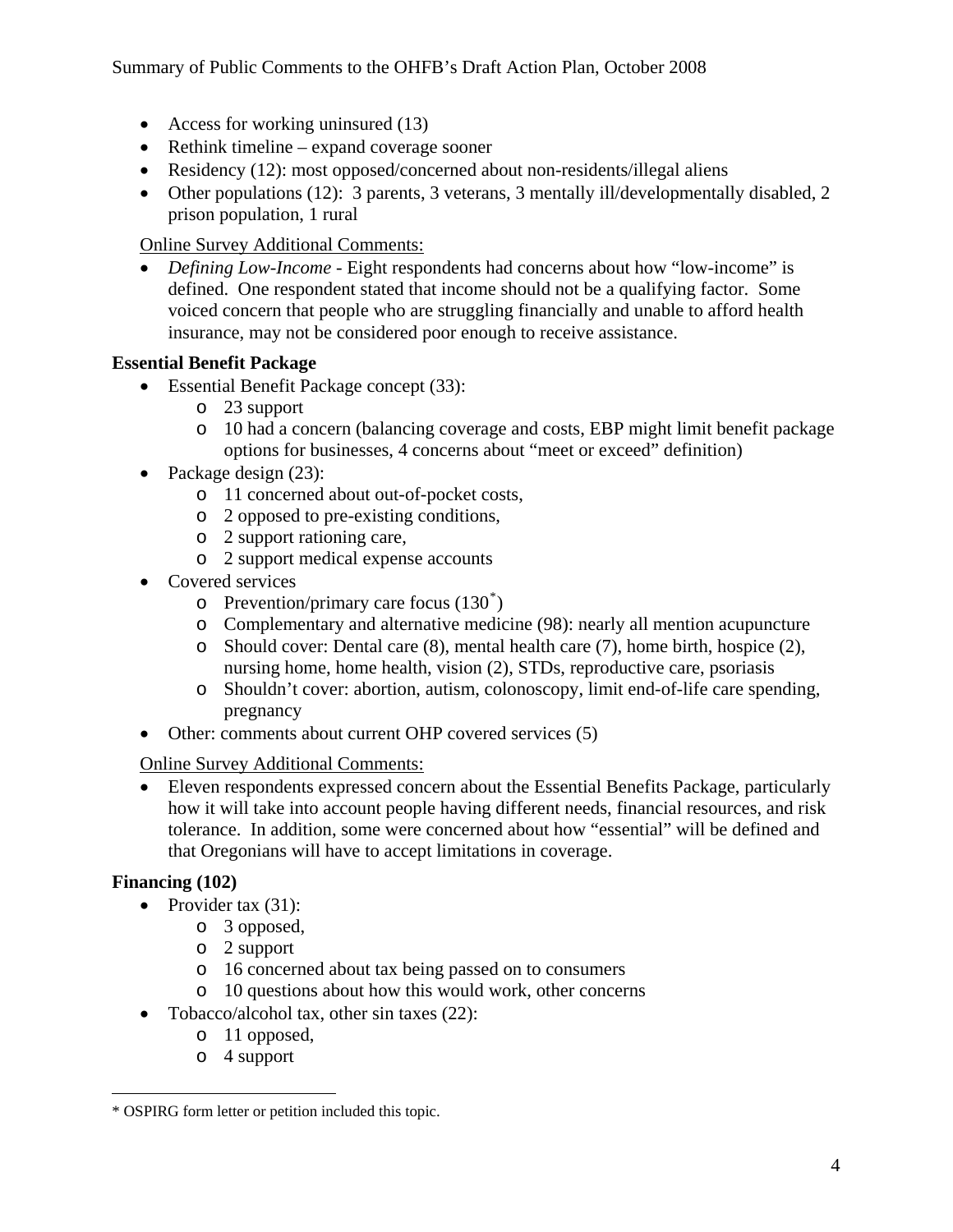- o Opposed mention favoring broad based, equitable tax instead; increase property tax; premium taxes; tobacco tax has failed in the past; sin taxes send wrong message
- o 6 support other sin taxes (soda)
- Payroll tax  $(13)$ :
	- o 4 opposed,
	- o 1 support
	- o 8 questions or concerns about how this would work, including concerns that employers would drop coverage
- No new taxes  $(6)$  reallocate current funds
- Concerns about expense of reform (7)
- Concerns about relying on federal match (3)
- Other financing options: 7 income tax, 3 bonds, 2 check-off contribution on tax return, tax pharmaceutical companies

- *Increase Costs to Consumer* Fifty-one respondents stated that increasing provider taxes will only increase consumer costs in the form of higher premiums.
- *Providers* Five respondents expressed concern over the chance that providers will disagree with this system and leave the state.

## **Building Block 2: Set High Standards – Measure and Report**

#### *Online Survey Results: Building Block 2*

| <b>Strategy or Objective</b>                   | <b>Responses</b> | <b>Support</b> | <b>Oppose</b> | <b>Neutral or</b> |
|------------------------------------------------|------------------|----------------|---------------|-------------------|
|                                                |                  |                |               | <b>No Opinion</b> |
| Expand the collection of data on race,         | 367              | 36.3%          | 37.0%         | 26.7%             |
| ethnicity, and primary language                |                  |                |               |                   |
| Ensure comprehensive reporting by insurers     | 364              | 72.0%          | 15.1%         | 12.9%             |
| and health facilities                          |                  |                |               |                   |
| Develop a common set of measures, standards,   | 347              | 78.3%          | 13.0%         | 8.7%              |
| and targets for Oregon to improve quality in   |                  |                |               |                   |
| the health care system                         |                  |                |               |                   |
| Increase the use of evidence-based practice in | 341              | 73.9%          | 10.5%         | 15.5%             |
| the Oregon health care system                  |                  |                |               |                   |
| <b>Establish an Oregon Quality Institute</b>   | 340              | 45.3%          | 30.6%         | 24.1%             |
| Develop standard formats and processes for     | 339              | 71.1%          | 16.8%         | 12.1%             |
| eligibility, claims, payment and remittance    |                  |                |               |                   |
| transactions                                   |                  |                |               |                   |
| institute public reporting that gives the      | 340              | 69.7%          | 15.9%         | 14.5%             |
| Legislature, consumers, providers, purchasers  |                  |                |               |                   |
| and carriers information across payers and     |                  |                |               |                   |
| providers                                      |                  |                |               |                   |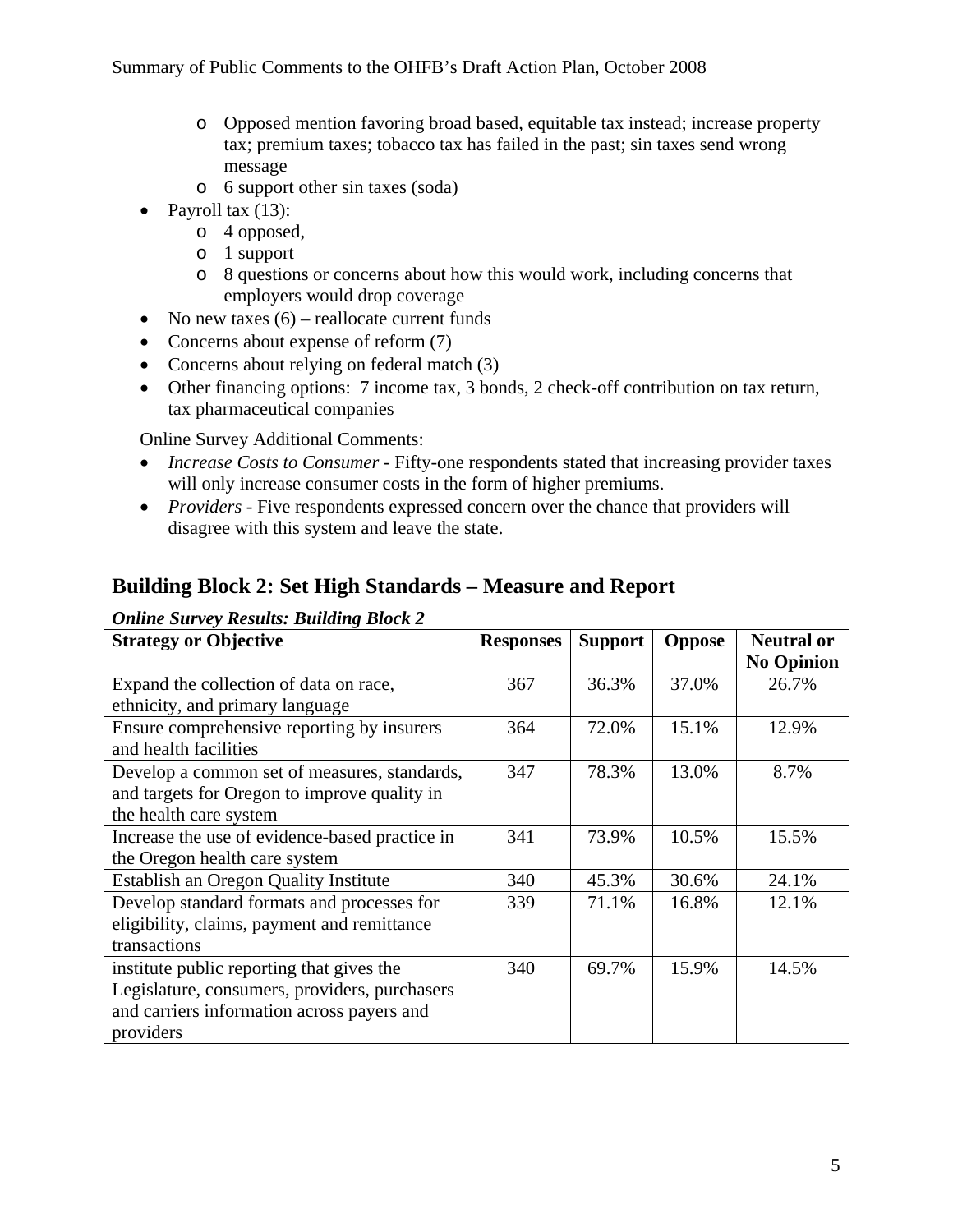## **Set High Standards (130\*)**

- Data/information collection (20):
	- o 12 support transparency in costs/quality data
	- o Important to measure programs, quality and outcomes (4)
- Concerns:
	- o Consumer finds Explanation of Benefit forms confusing, consumer would like hospital claims itemized
	- o Insurance industry concern about non-aggregated data and connection of per capita/CPI cost increases with improving quality
- Hold insurers, providers accountable for quality and value  $(103^*)$  $(103^*)$  $(103^*)$
- Clinical standards (5)
- Support Quality Institute (1)
- Other: Disagree that quality must be linked to cost

Online Survey Additional Comments:

- **Standard formats and processes for eligibility, claims, payments and remittance transactions:** Eleven respondents stated that there are standard formats and processes that are already being followed, and it is not necessary to recreate. Respondents mentioned UB 92 and HDFA 1500 as examples of standards already in place.
- **Oregon Quality Institute** 
	- o *Excessive* Thirty-five respondents stated that the Oregon Quality Institute is excessive. Several said that there were already organizations monitoring hospital quality. Others felt that a Quality Institute would not increase access to care which is where resources should go.
	- o *Defining Quality-* Four respondents questioned how quality will be defined, because different institutes or agencies use different measures and standards.
- **Develop Measures, Standards, and Targets** 
	- o *Standards/Measures* Eleven respondents were concerned about the standards and measures that are to be created. Some were concerned that standards developed by the government tend to not be evidence-based and often miss the intended mark. Some were concerned about how measures will adjust for the providers that care for patients in poor health.
	- o *Already Exists* Five respondents stated that these standards are already in place (at Kaiser, Providence, and Regence). Some felt that Providence and Kaiser's model should be followed as opposed to standards developed by the government.

## • **Evidence-Based Practice**

- o *Providers* Six respondents were concerned that using evidence-based practice would force providers to change the way they practice medicine. Some were concerned that putting too much regulation on providers will lead to providers leaving the state.
- o *Public Outreach* Four people mention that the use of evidence-based practice needs to be communicated clearly to the public; particularly that people will no

<u>.</u>

<span id="page-5-0"></span><sup>\*</sup> OSPIRG form letter or petition included this topic.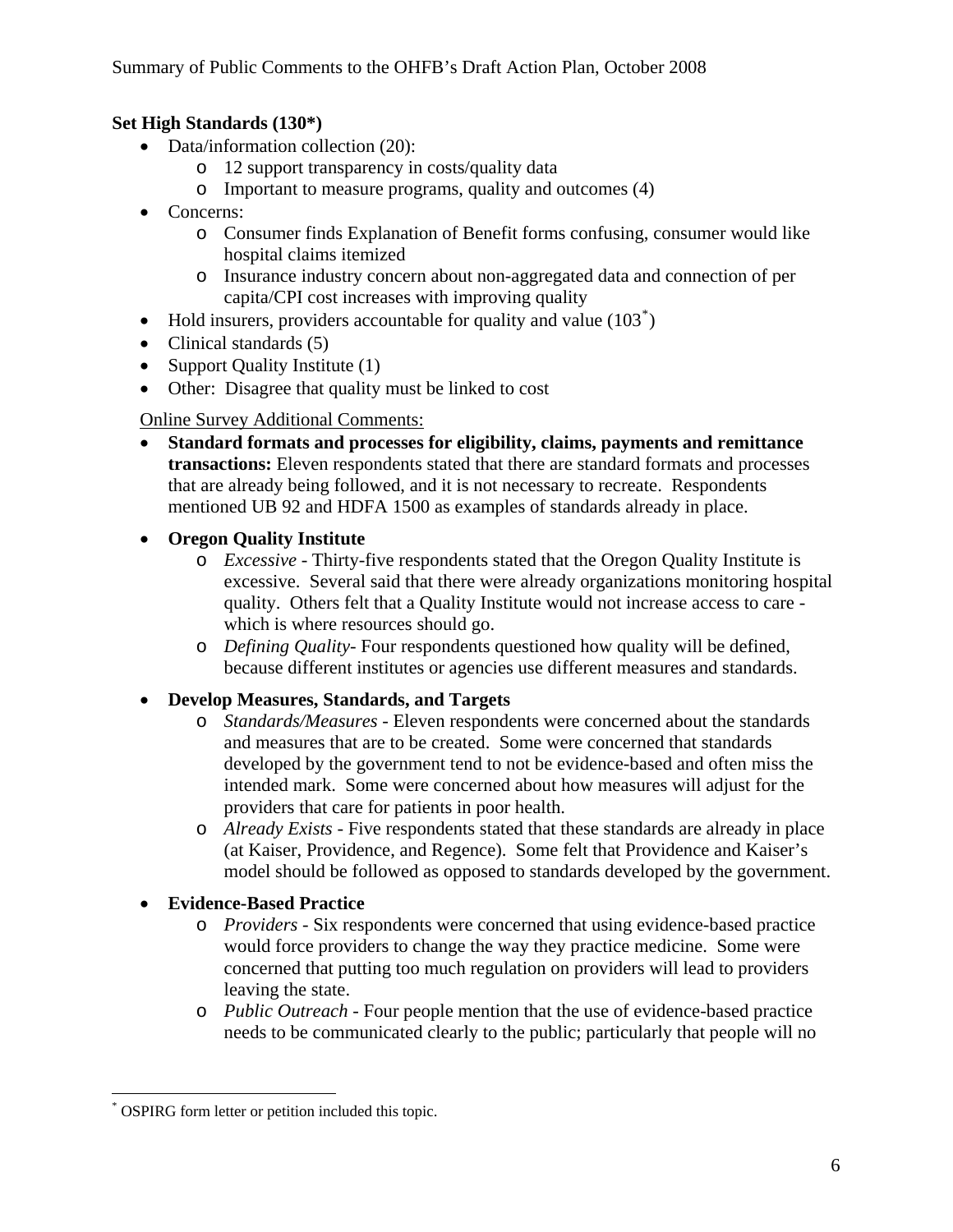longer get services "based on emotion" and they need to understand "rational rationing".

- o *Evidence* Eight respondents questioned the sources of evidence used. Some were concerned that new practices would not have sufficient evidence or that patients will be denied care. There is also a concern that the term "evidence-based" has become meaningless because an invalid, biased study could be labeled "evidencebased" with the right lobbying efforts. There are also concerns about evidence provided by pharmaceutical companies.
- **Public Reporting** 
	- *Confidentiality* Five respondents were worried about the confidentiality of their personal health information under public reporting.
	- *Is the data important?* Four respondents questioned whether the data will be useful. Some were concerned that the public will not be able to understand the data. Some questioned why this information is important to consumers because there are not many "shoppers" and this may give a false sense of choice.

## **Building Block 3: Unifying Purchasing Power**

#### *Online Survey Results: Building Block 3*

| <b>Strategy or Objective</b>                  | <b>Responses</b> | <b>Support</b> | <b>Oppose</b> | <b>Neutral or</b> |
|-----------------------------------------------|------------------|----------------|---------------|-------------------|
|                                               |                  |                |               | <b>No Opinion</b> |
| Develop model contract standards and policies | 294              | 54.1%          | 26.2%         | 19.7%             |
| that can be adopted by the State of Oregon    |                  |                |               |                   |
| (Oregon Health Plan, PEBB, OEBB)              |                  |                |               |                   |
| Create a Public Employers Health Cooperative  | 295              | 36.9%          | 39.7%         | 23.4%             |
| Create an Insurance Exchange to consolidate   | 300              | 37.0%          | 47.0%         | 16.0%             |
| the individual health insurance market        |                  |                |               |                   |
| Authorize the Department of Consumer &        | 299              | 51.5%          | 37.1%         | 11.3%             |
| Business Services, Insurance Division, to     |                  |                |               |                   |
| regulate the annual growth rate in            |                  |                |               |                   |
| administrative expenses charged by health     |                  |                |               |                   |
| insurers                                      |                  |                |               |                   |
| Authorize an appropriate state agency to      | 299              | 54.5%          | 35.8%         | 9.7%              |
| establish annual maximum limits ("ceilings")  |                  |                |               |                   |
| on price increases charged by health care     |                  |                |               |                   |
| providers in a similar class (e.g., licensed  |                  |                |               |                   |
| health care facilities)                       |                  |                |               |                   |

## **Unifying purchasing power (115[\\*](#page-6-0) )**

• Support  $(109^*)$ 

 $\overline{a}$ 

- Recommendations on how to pool different groups (4)
- Concerns (2): PEBB hasn't demonstrated that it can curb costs, low physician payments would affect access (like Medicare)

<span id="page-6-0"></span><sup>\*</sup> OSPIRG form letter or petition included this topic.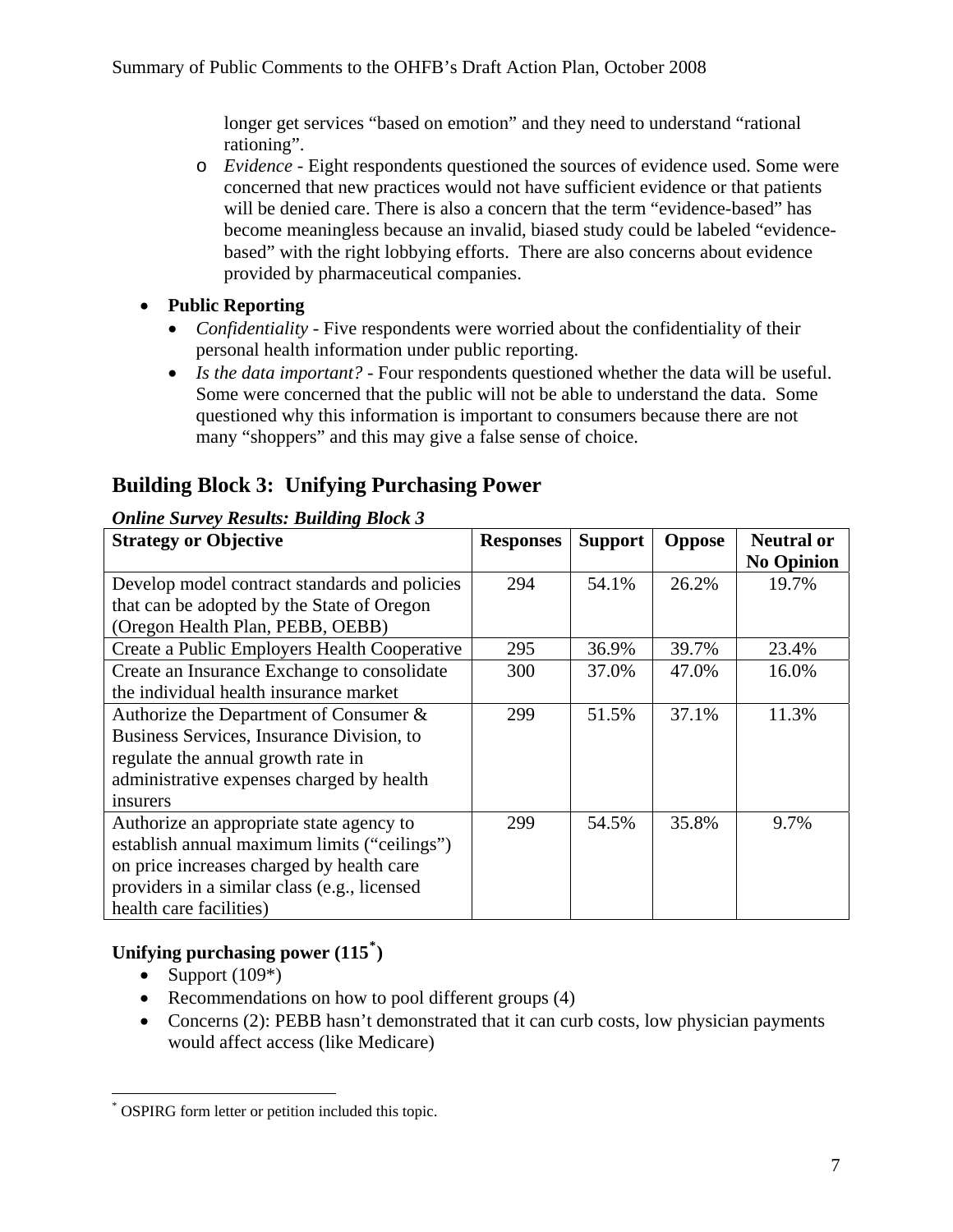- *Cost* Seven respondents expressed hesitation about OHP, PEBB, and OEBB's abilities to lower health care costs, and instead feel that these entities increase cost.
- *Choice* Six respondents were concerned about the lack of choice that the feel this plan includes. They felt that there should not be a "one size fits all" policy because needs differ and people should be able to choose accordingly. One respondent noted that this plan would be acceptable as a model standard but not required, with the flexibility as to which provisions to adopt.
- Seven respondents were not supportive of the Public Employers Health Cooperative specifically because they did not believe that public employees should get preferential treatment. Respondents that support providing health care for all do not think that public employees deserve better care just because they serve the public, and feel that private employees, public employees, and the uninsured should all get the same. Others did not support this because they are already displeased with public employees use of tax dollars.

#### **Insurance Market Reform: Exchange (36)**

- Support  $(10)$
- Oppose (14): won't lower costs, won't work, brokers already provide this service
- Concern (10): should encourage competition, should be voluntary, need more information on how this will work

## Online Survey Additional Comments:

- *System Already Exits Eleven respondents see the insurance exchange as unnecessary* because a working system is already in place. They felt an exchange would be a great threat to insurance companies. Some felt that insurance companies and brokers are capable of providing to consumers at a lower cost that the state could. They felt an exchange will result in higher costs and would put insurance companies and brokers out of work.
- *Options/Choices* Twelve respondents expressed concerns about options and choices under the insurance exchange. Some respondents support the insurance exchange if it provides many options to choose from. Others are opposed to this idea because they believe that an exchange will limit choice and flexibility, which will harm consumers and the health care market. Some did not trust the government to provide an exchange.

## **Insurance Market Reform: Guaranteed Issue (26)**

- Support Guaranteed Issue (19)
- Oppose Guaranteed Issue (3): will ruin market, drive costs up for young/healthy
- Concerns (4): allow differential premiums based on lifestyle choices, OMIP works, medical underwriting excludes many for minor issues

## **Insurance Market Reform: Mandate (29)**

- Support  $(1)$
- Opposed (23): want freedom of choice (4), member of cost-sharing organization (some faith-based) instead of insurance (10), too expensive (1), not yet proven (1), would stifle competition/innovation (1)
- Concerns: enforcement (3), won't work (2)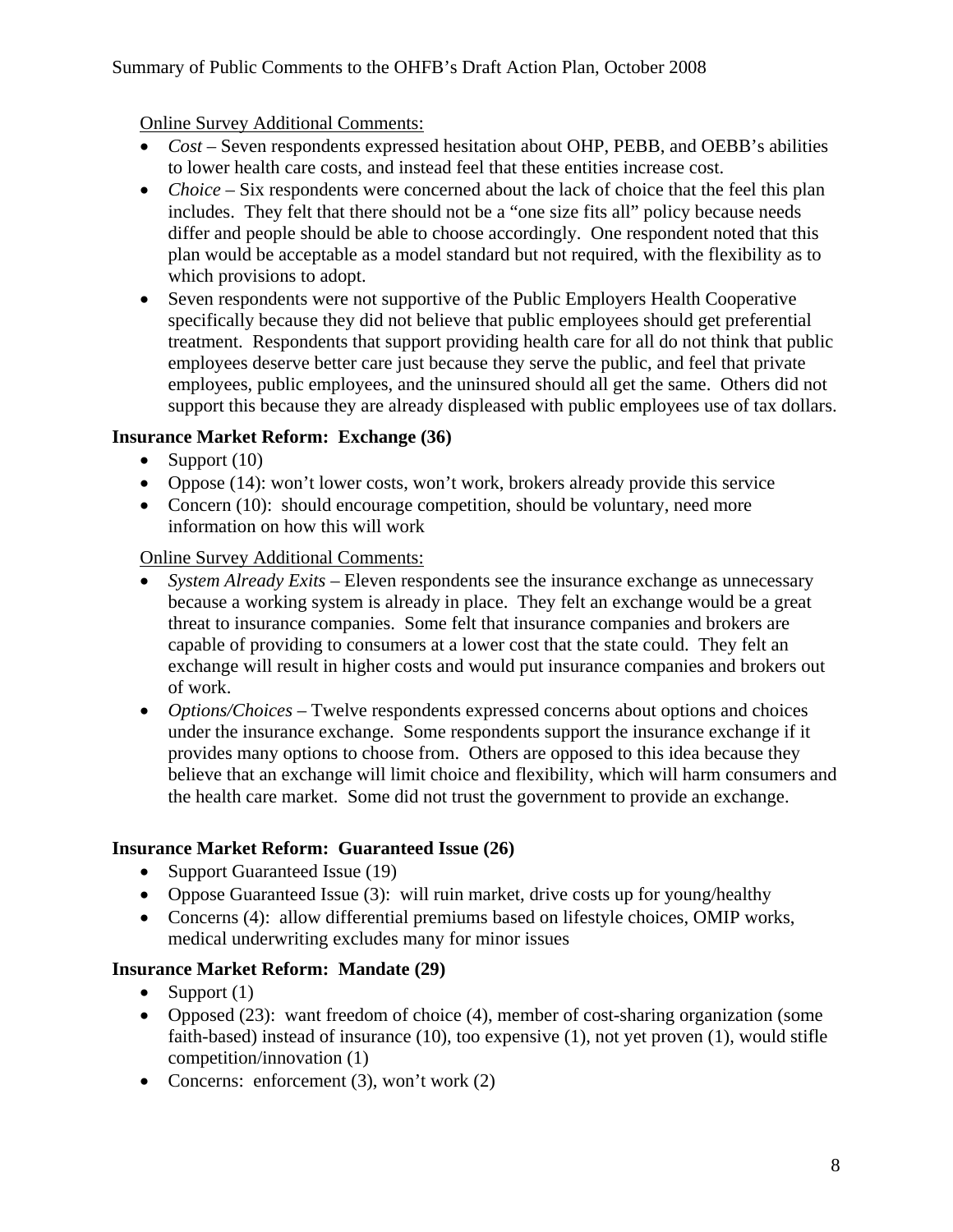## **Insurance Market Reform: Public Plan Option (64)**

- Support (52): should happen faster (7), allow PEBB buy-in (2), allow small business to purchase public plan (1), see SAIF and Medicare as models
- Oppose (4): would block private insurance; wouldn't be cheaper overhead
- Concern (9): end up w/two-tiered system (5); crowd-out (1), result in poor access to providers like Medicare, should only be used as last resort

## **Insurance Market Reform: Single Payer (72)**

- Support Single Payer system (68): some comments wondered why Single Payer not represented or addressed in report when it had such broad support in the community
- Oppose Single Payer system (3)
- Other: Argument that ERISA blocks Single Payer system: explain in federal barriers section; not true

## **Insurance Market Reform: Other**

- Insurance Industry (78): Need oversight, oppose oversight, profit-motive problematic (33), need small carriers in some communities, eliminate insurance companies
- Agents/Brokers: keep brokers in the system (30)
- Portability needed (6)
- Use existing public programs  $(17)$ : OHP  $(12)$ , FHIAP  $(15)$ , OMIP  $(5)$
- Guaranteed Renewability (2)
- Opposed to regulation of insurance industry (2)

## **Addressing Costs**

- Health care costs  $(482^*)$  $(482^*)$  $(482^*)$ 
	- o Support cost containment strategies (442\*)
		- Common claim forms, administrative processes
		- Cut waste in system
		- Contain annual increases
	- o Concerns (39)
		- $\blacksquare$  Link to CPI (3)
		- Institute price controls  $(3)$
		- Better understanding of admin costs, admin costs are too high, admin costs are already low (7)
		- Rising premiums are unsustainable  $(6)$
		- $\blacksquare$  Want more specificity on cost containment measures (5)
		- General comments about expensiveness of health care (6)
		- Other: look at other countries, concern about overutilization rather than price, concern that clinical judgment protected
- High insurance costs  $(120^*)$  $(120^*)$  $(120^*)$ 
	- o Support for oversight of insurers (103\*)
	- o Support for cutting excessive administrative costs (3)
	- o General comment about expensiveness of insurance (7)
	- o Question whether insurers will drop premiums after reform (2)
	- o Concern that state mandates drive up insurance rates (2)

 $\overline{a}$ 

<span id="page-8-0"></span><sup>\*</sup> OSPIRG form letter or petition included this topic.

<span id="page-8-1"></span><sup>\*</sup> OSPIRG form letter or petition included this topic.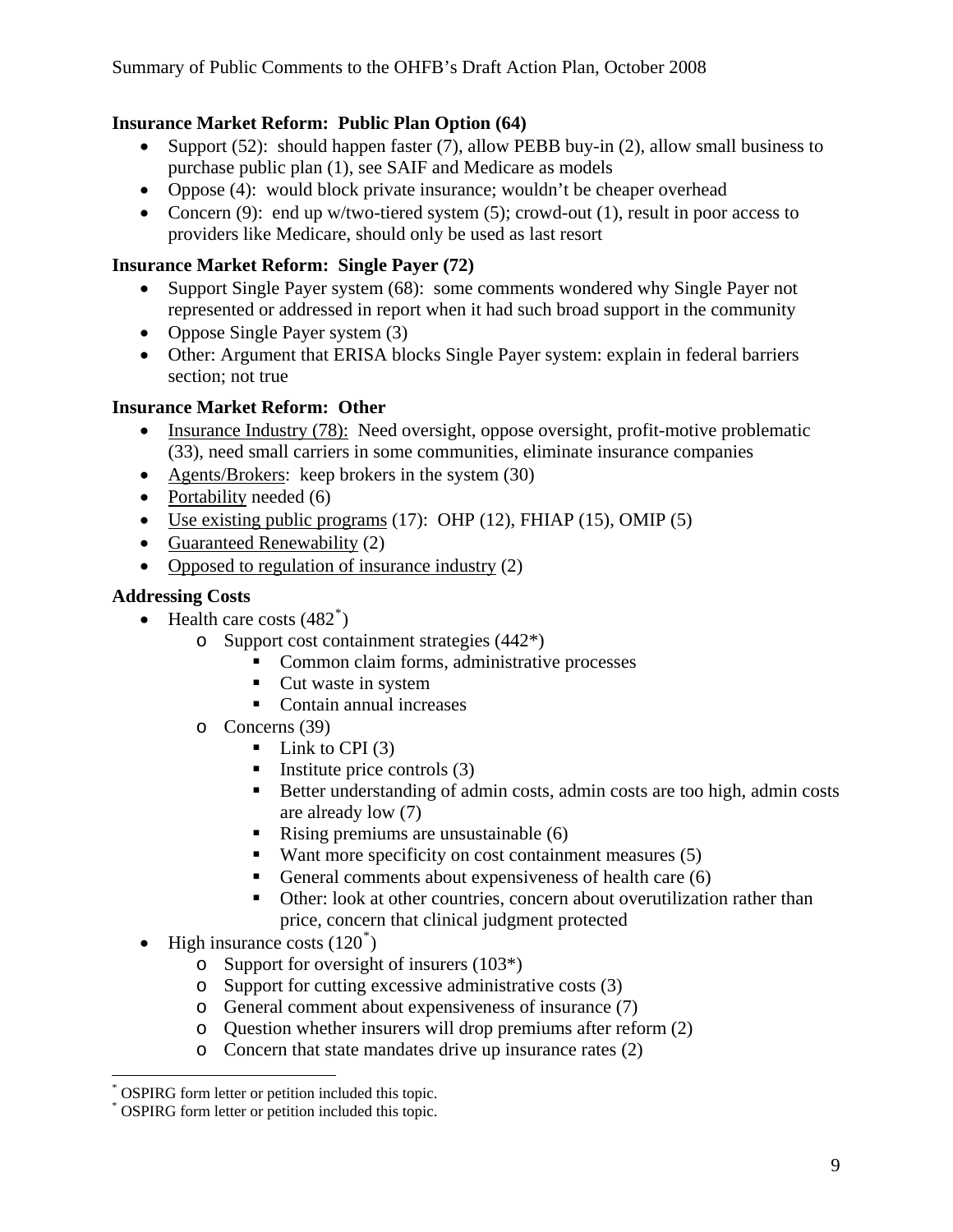- o Concern about regulating the annual growth rate (1)
- Concerned about costs to small businesses (10)
- Promote research as a way to curb costs later (2)

- *Regulate Annual Growth Rate:* Seven respondents stated that the annual growth rate is already being regulated by the Department of Consumer & Business Services – Insurance Division. Some wondered if the reason behind this recommendation was that DCBS was ineffective.
- Annual Maximum Limits on Price Increases:
	- o *Free Market* Twelve respondents support the free market in being able to keep costs low.
	- o *Providers* Six respondents expressed concern that cost limits would drive doctors out of the state. Some did not support limits because prices are based on factors outside of their control.
	- o *Transparency* Eight respondents felt that cost transparency is required. Some felt that cost transparency is needed for the free market to succeed. Some felt that the state should analyze the true cost of care because of a large difference between actual and charged costs of care.

## **Building Block 4: Stimulate System Innovation & Improvement**

| <b>Strategy or Objective</b>                  | <b>Responses</b> | <b>Support</b> | <b>Oppose</b> | <b>Neutral or</b> |
|-----------------------------------------------|------------------|----------------|---------------|-------------------|
|                                               |                  |                |               | <b>No Opinion</b> |
| Pursue development of integrated health       | 324              | 51.0%          | 19.1%         | 29.9%             |
| homes                                         |                  |                |               |                   |
| Develop learning collaboratives to improve    | 319              | 65.6%          | 16.7%         | 17.9%             |
| and further the widespread use of new models  |                  |                |               |                   |
| of care                                       |                  |                |               |                   |
| Integrate behavioral health services          | 317              | 64.6%          | 18.7%         | 16.7%             |
| Restructure payment systems to encourage      | 322              | 69.3%          | 16.8%         | 14.0%             |
| high-quality health care delivery             |                  |                |               |                   |
| Create a statewide voluntary, electronic      | 317              | 64.9%          | 12.3%         | 22.7%             |
| Physician Orders for Life Sustaining          |                  |                |               |                   |
| <b>Treatment (POLST) Registry</b>             |                  |                |               |                   |
| Ensure payment systems adequately reimburse   | 318              | 74.9%          | 11.3%         | 13.8%             |
| providers for services necessary to provide   |                  |                |               |                   |
| dignified end-of-life care                    |                  |                |               |                   |
| Support community-based collaboratives        | 312              | 59.3%          | 15.3%         | 25.4%             |
| Strengthening the role of the safety net in   | 308              | 68.5%          | 17.2%         | 14.3%             |
| providing health care services to Oregon's    |                  |                |               |                   |
| vulnerable populations                        |                  |                |               |                   |
| Creating community level accountability for   | 306              | 61.4%          | 18.0%         | 20.6%             |
| quality and cost across the continuum of care |                  |                |               |                   |
| by creating a performance measurement tool    |                  |                |               |                   |
| Ensuring effective investment in Oregonians   | 309              | 76.0%          | 17.2%         | 6.7%              |

#### *Online Survey Results: Building Block 4*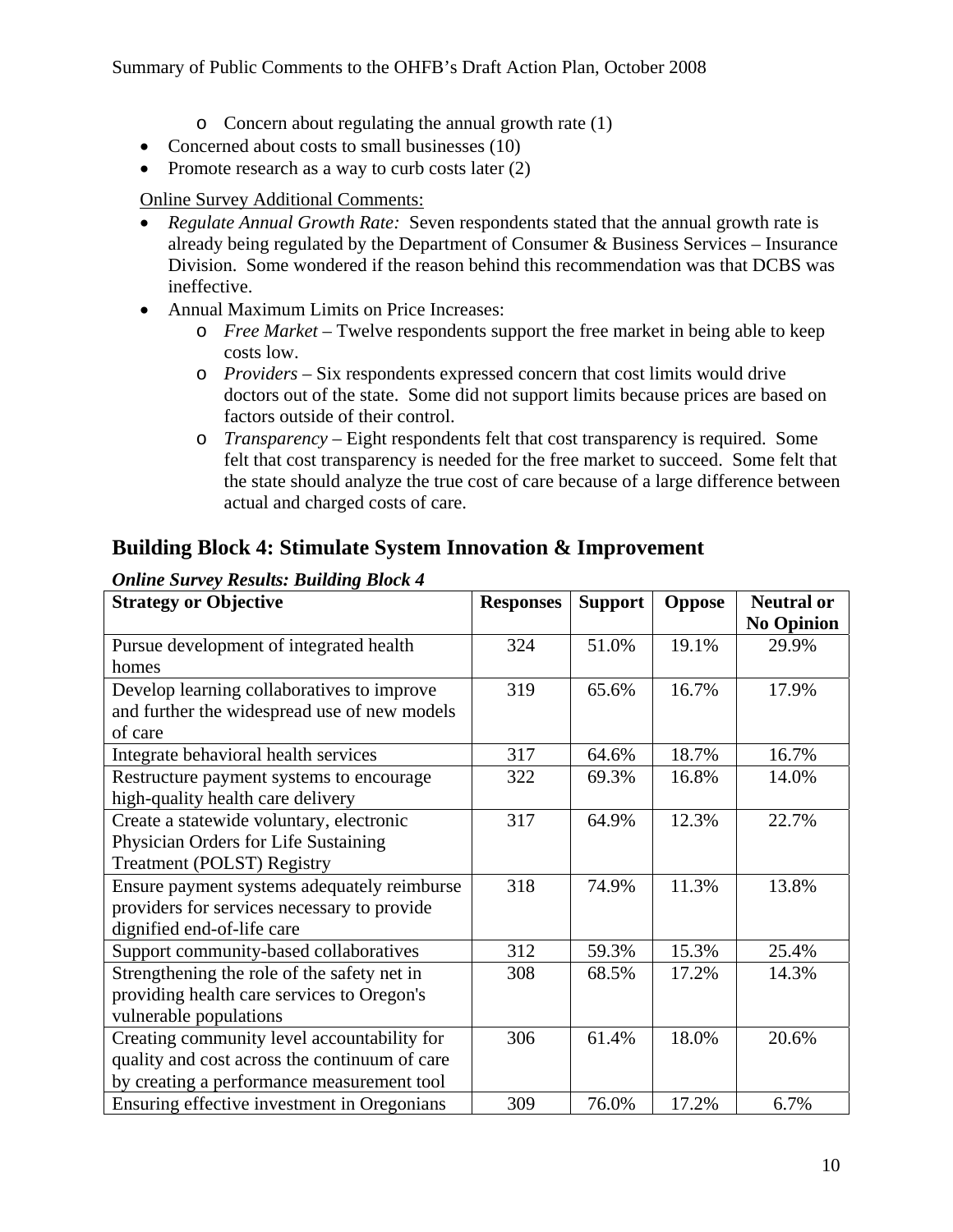| to prevent and reduce tobacco use, obesity and   |     |       |       |       |
|--------------------------------------------------|-----|-------|-------|-------|
| other major chronic diseases                     |     |       |       |       |
| Set quality, performance and service standards   | 303 | 71.6% | 12.3% | 16.1% |
| that all health information technology vendors   |     |       |       |       |
| in Oregon are required to meet                   |     |       |       |       |
| Require the state, through their contracting     | 300 | 54.0% | 28.0% | 18.0% |
| process, to identify a small number of state-    |     |       |       |       |
| selected vendors able to provide high-quality    |     |       |       |       |
| Electronic Medical Record (EMR) products         |     |       |       |       |
| and service support to Oregon's provider         |     |       |       |       |
| community and to obtain affordable rates for     |     |       |       |       |
| these products and services                      |     |       |       |       |
| Subsidize small practices' use of state-selected | 294 | 46.3% | 31.0% | 22.8% |
| Electronic Medical Record (EMR) vendors          |     |       |       |       |
| and service companies                            |     |       |       |       |
| Encourage and support the use of technology      | 293 | 67.9% | 14.0% | 18.1% |
| that supports clinical decision making (CDM)     |     |       |       |       |
| and evidence based medicine (EBM)                |     |       |       |       |
| Have a statewide Health Information              | 296 | 57.5% | 27.7% | 14.8% |
| Exchange system in place by 2012                 |     |       |       |       |
| Provide patient control over when, what and      | 301 | 80.4% | 10.9% | 8.6%  |
| with whom personal health information is         |     |       |       |       |
| shared                                           |     |       |       |       |

## **Integrated health homes (30)**

- IHH support  $(14)$ 
	- o Need immediate implementation of IHH
- Appreciate prevention/primary care focus (4), patient education important (2)
- Concerns/questions:
	- o Concept of IHH unclear
	- o How will IHH be paid? How will people get into an IHH?
	- o Not sure IHH best for those routinely needing specialist care

Online Survey Additional Comments:

• Six respondents stated that IHHs limit consumer choice and sound very similar to HMOs - which have failed. Five respondents also want to know what type of care will be covered, such as; mental, dental, naturopathic, hospital visits, and pharmaceuticals.

## **Integrate behavioral health services (28)**

- Support integration of mental/physical health care (16)
- Concerns about integration (8):
	- o Coordinated care better than integrated care, carve out model works
	- o Preserve MH provider innovation
	- o Other concerns: Integrate MH and substance abuse care, MH reforms need to address housing, criminal settings, better funding, and availability
- Consumer role in policy making, peer counseling, etc (3)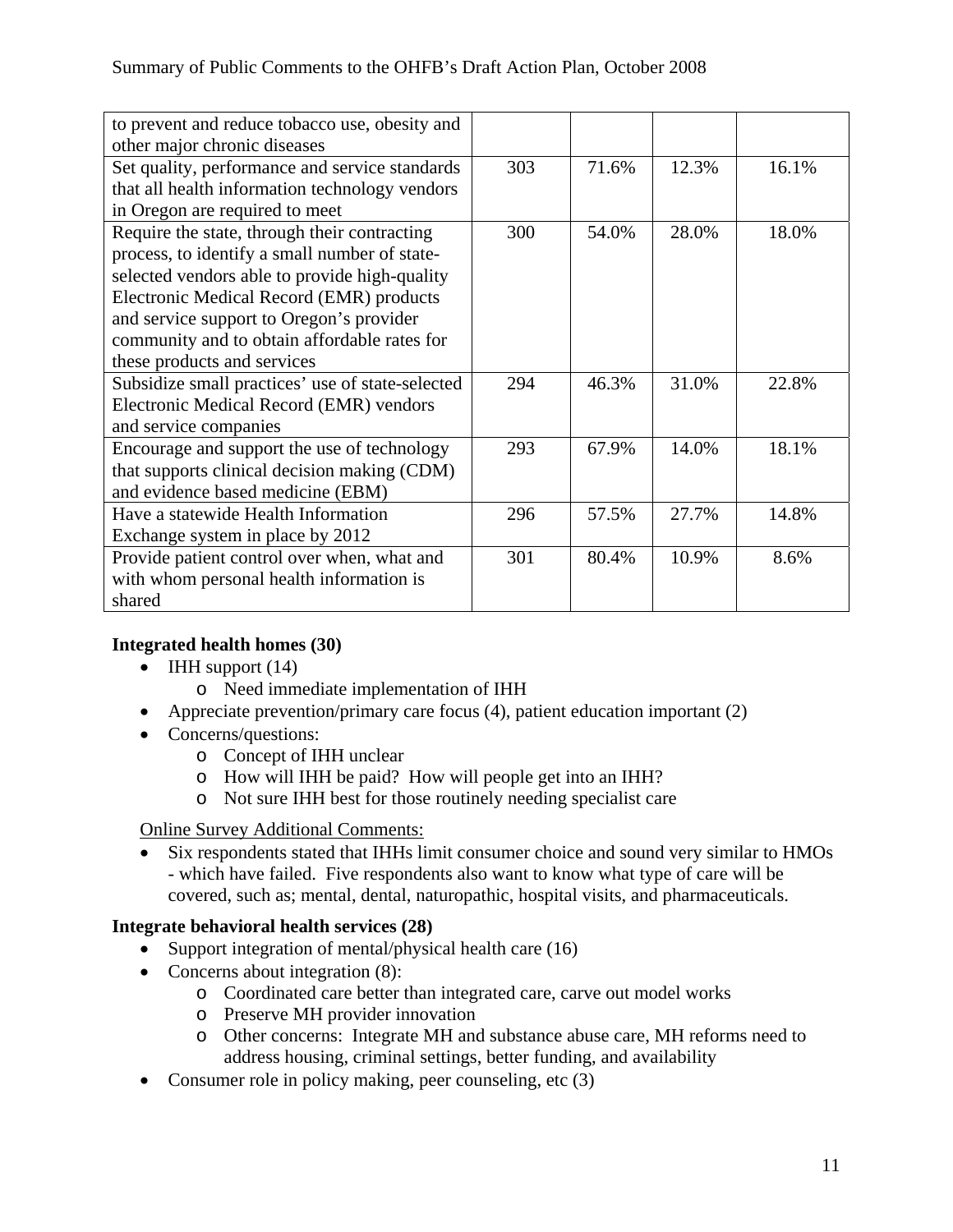#### Summary of Public Comments to the OHFB's Draft Action Plan, October 2008

Online Survey Additional Comments:

- Five respondents say that behavioral health is so specialized and unique that is should not be integrated with physical care; that behavioral health cannot follow the "basic medical model." Five respondents see this form of care as getting out of control in terms of cost.
- Four respondents are hesitant to support integration because some behavioral health problems are self-inflicted and are the fault of the individual.

#### **Community-based innovation (3)**

- Support Accountable Health Communities
- Concern that local system innovation will drive up costs and about financing mechanism

#### Online Survey Additional Comments:

- *Rural communities* Three respondents mention the need for this in rural communities. However, they expressed concern that there are not enough providers and hardly any medical coverage in rural communities, let alone collaboratives.
- *Already in place?* Three respondents question whether this is necessary because this is already in place through community-based clinics and a large system of safety net providers. One respondent wonders whether the board has done any work with or has gotten any input from the Oregon Community Health Information Network.
- *Quality Measurement* Eight respondents expressed concern about measuring quality. They felt the report is unclear about measurement tools and whether the plan would take into account the already poorer health of the target population. Some were concerned about the additional cost of implementing and the impact on providers, in particular, hampering providers' ability to provide care that they see appropriate.
- *Preventing Chronic Disease* Respondents stated that it is an individual's responsibility for their own lifestyle choices and should pay for their care accordingly, and not have their poor choices funded by tax dollars.

## **Safety net (17)**

- Support strengthening the safety net and school based health centers (12)
- Concern about the need for safety net clinics, coordination of safety net clinics, and unrealistic timeframes for expanding access (4)
- Opposed to separate clinics for uninsured (1)

## **High-quality health care delivery (19)**

- Support quality initiatives and payment reform (10)
- Concern about quality metrics, improving disease management, utilizing existing programs and length of time to realize changes (7)
- Oppose uniform rates removes incentives (1)
- Oppose Quality Institute (1)

#### **Public health investment (49)**

- Support community involvement, public health and prevention recommendations (6)
- Concerns/questions (43)
	- o Personal responsibility for lifestyle choices (17)
	- o Population health important
	- o Wellness model
	- o End grass seed burning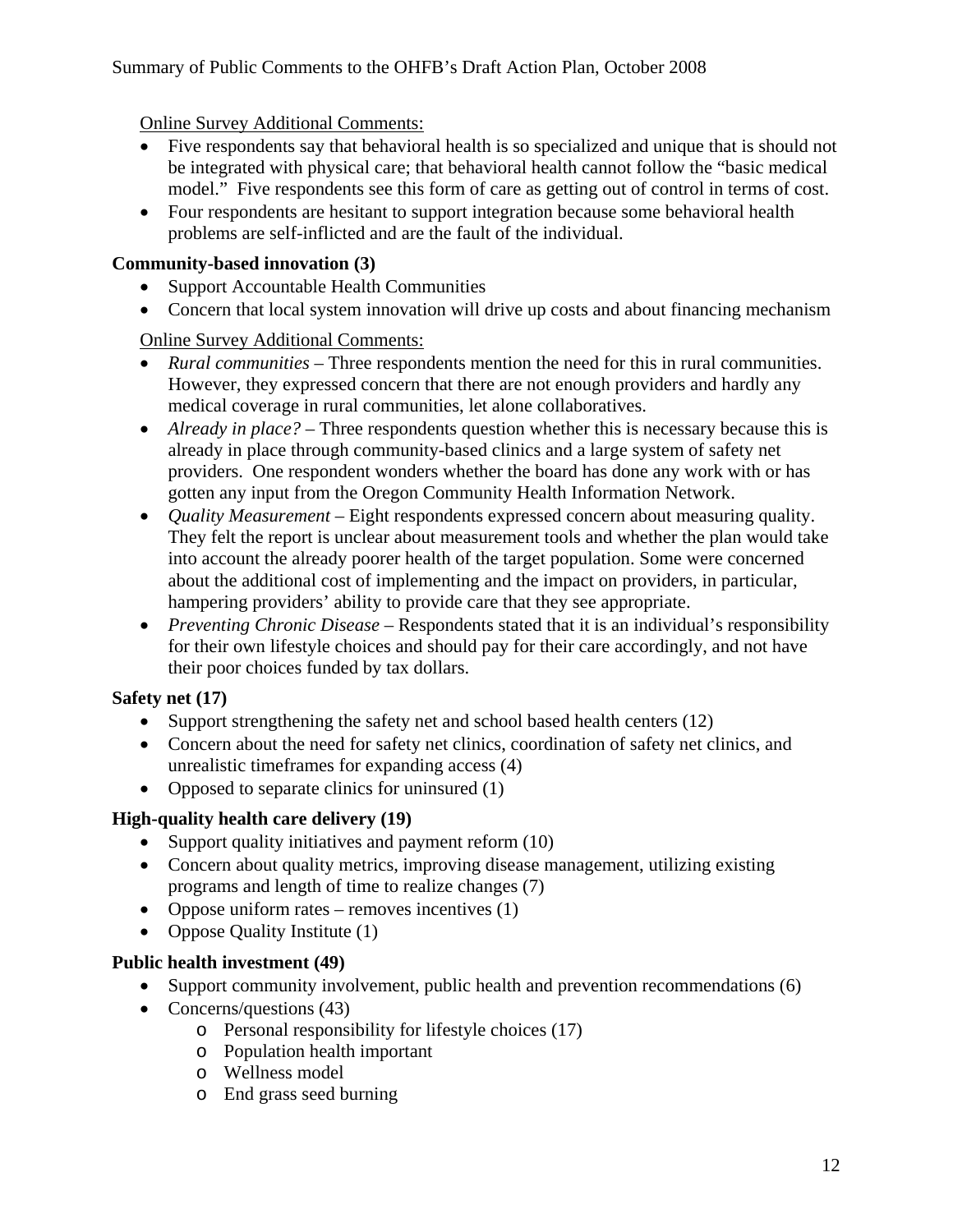o Exercise, nutrition, education

#### **Electronic Medical Records (EMR) (20)**

- Support EMR (13)
- Concerns/questions (7):
	- o Help small practices afford EMR
	- o Ensure patient privacy
	- o May burden providers and detract from care
	- o Important to allow adequate transition time for implementing and testing

#### **End-of-Life Care**

End-of-Life Care (2):

• Need to fund counseling about end of life care options to avoid expensive ER care

Online Survey Additional Comments:

- Seven respondents did not understand what POLST is and what it has to do with health care reform.
- Nine respondents support life-sustaining practices, but are confused about whether these practices are already in place
- Ten respondents stated that physicians should be compensated for all care provided including end of life care.

#### **Other issues:**

- Legal reform Support malpractice/tort reform (20)
- Prescription drugs (6): Use OPDP as benchmark, need to limit drug costs, ban advertising
- Payment reform (13): Reform provider payment system

## **Building Block 5: Ensure Health Equity for All**

#### *Online Survey Results: Building Block 5*

| <b>Strategy or Objective</b>                 | <b>Responses</b>   Support   Oppose |       |      | <b>Neutral or</b> |
|----------------------------------------------|-------------------------------------|-------|------|-------------------|
|                                              |                                     |       |      | <b>No Opinion</b> |
| Prevent health disparities before they occur | 298                                 | 80.2% | 9.0% | 10.7%             |
| through health promotion and chronic disease |                                     |       |      |                   |
| prevention and management                    |                                     |       |      |                   |

## **Health Equity (7)**

• Consider disparities: race, people with mental/physical disability, rural areas, income

Online Survey Additional Comments:

- *Health promotion/disease management prevention already exists Six respondents felt* that this is not necessary because this system already exists. Some mentioned that every carrier in Oregon already has programs that deal with these issues.
- *Personal Responsibility* Six respondents emphasized the importance of personal responsibility. They felt that health equity is not realistic and cannot be enforced because people will continue to make poor decisions regarding their lifestyle and when seeking care.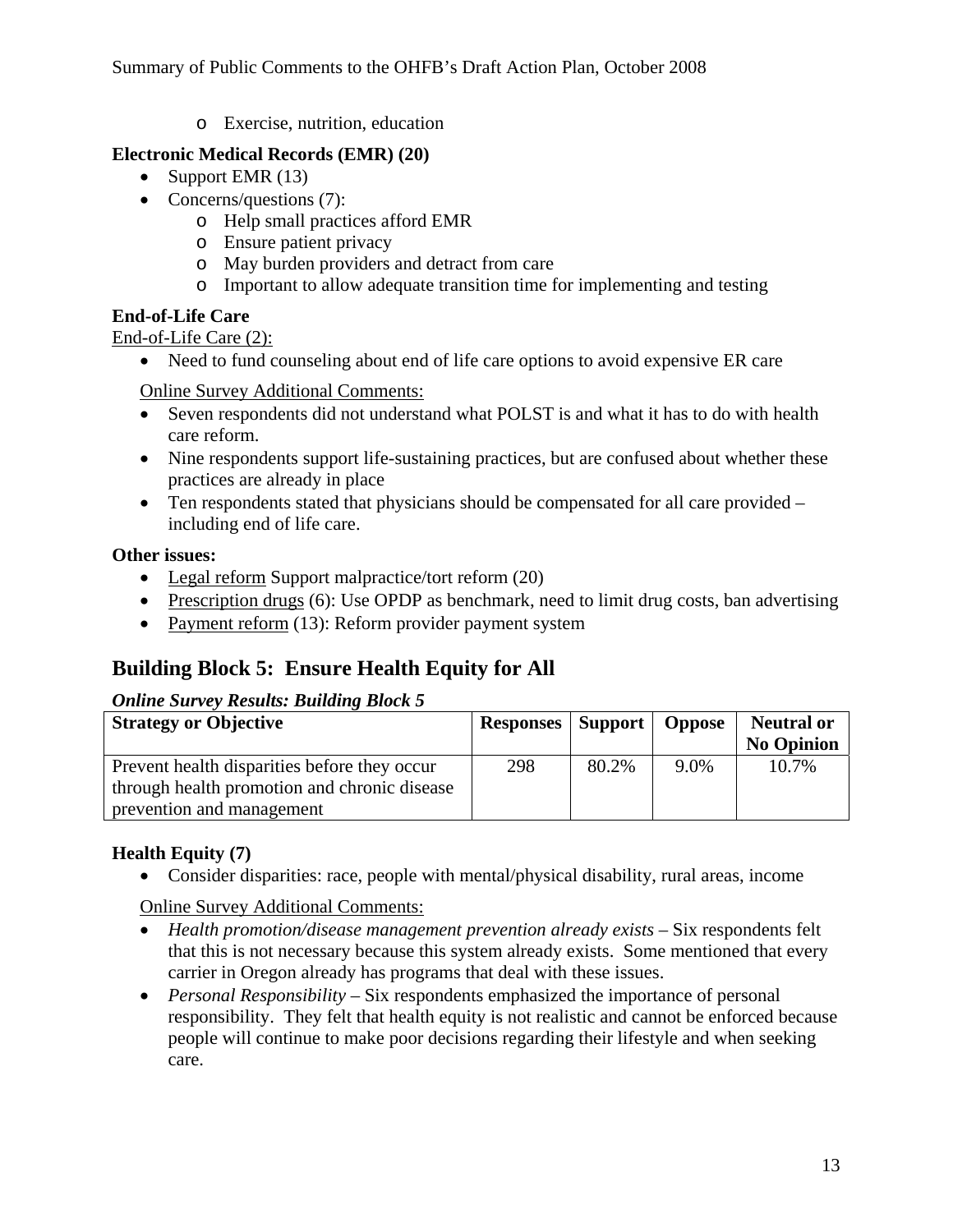## **Building Block 6: Train a New Health Care Workforce**

#### *Online Survey Results: Building Block 6*

| <b>Strategy or Objective</b>                   | <b>Responses</b>   Support |       | <b>Oppose</b> | <b>Neutral or</b> |
|------------------------------------------------|----------------------------|-------|---------------|-------------------|
|                                                |                            |       |               | <b>No Opinion</b> |
| Ensure that Oregon's health care workforce is  | 294                        | 71.5% | 15.7%         | 12.9%             |
| sufficient in numbers and training to meet the |                            |       |               |                   |
| demand that will be created by proposed        |                            |       |               |                   |
| coverage expansions, system transformations    |                            |       |               |                   |
| and an increasingly diverse Oregon population  |                            |       |               |                   |

#### **Workforce (60)**

- Concern about shortage (28), need for more primary care providers in particular
- Use allied health care workers (nurse practitioners, alternative medicine providers, etc.) (11)
- Incentives for increasing workforce (12): Loan forgiveness, higher reimbursement for primary care
- Data needed on workforce shortages (1)
- Concern about funding of workforce efforts

#### Online Survey Additional Comments:

- *How will this work?* Ten respondents were concerned about how this will work. Some feel that providers have no incentive to come to Oregon because of high provider taxes and lower payments. Some were concerned that Oregon's loan repayment program was less desirable than other states' programs, which may keep providers out of the state. Some questioned how the state can afford new providers.
- *Education* Eight respondents stated that education plays a part in building Oregon's health care workforce. They felt that promoting education should start early and reach out to both urban and rural schools. Some felt that Oregon should have additional educational facilities and provide incentives for health care workforce students to stay in the state. Some mentioned specific areas of training and incentives for students to focus in needed areas such as primary care, internal medicine, and geriatric medicine.

## **Building Block 7: Federal Advocacy**

#### *Online Survey Results: Building Block 7*

| <b>Strategy or Objective</b>                | <b>Responses   Support   Oppose</b> |       |       | <b>Neutral or</b> |
|---------------------------------------------|-------------------------------------|-------|-------|-------------------|
|                                             |                                     |       |       | <b>No Opinion</b> |
| Advocate for change at the federal level to | 299                                 | 63.5% | 20.4% | 16.0%             |
| remove barriers to Oregon's health reform   |                                     |       |       |                   |
| strategies                                  |                                     |       |       |                   |

#### **Federal Issues (33)**

- Medicare (13): Low provider rate, concerns about Medicare Advantage
- Impact of national health care reform
- Role of Oregon's US congressional delegates
- Questions about whether Board's plan takes on federal barriers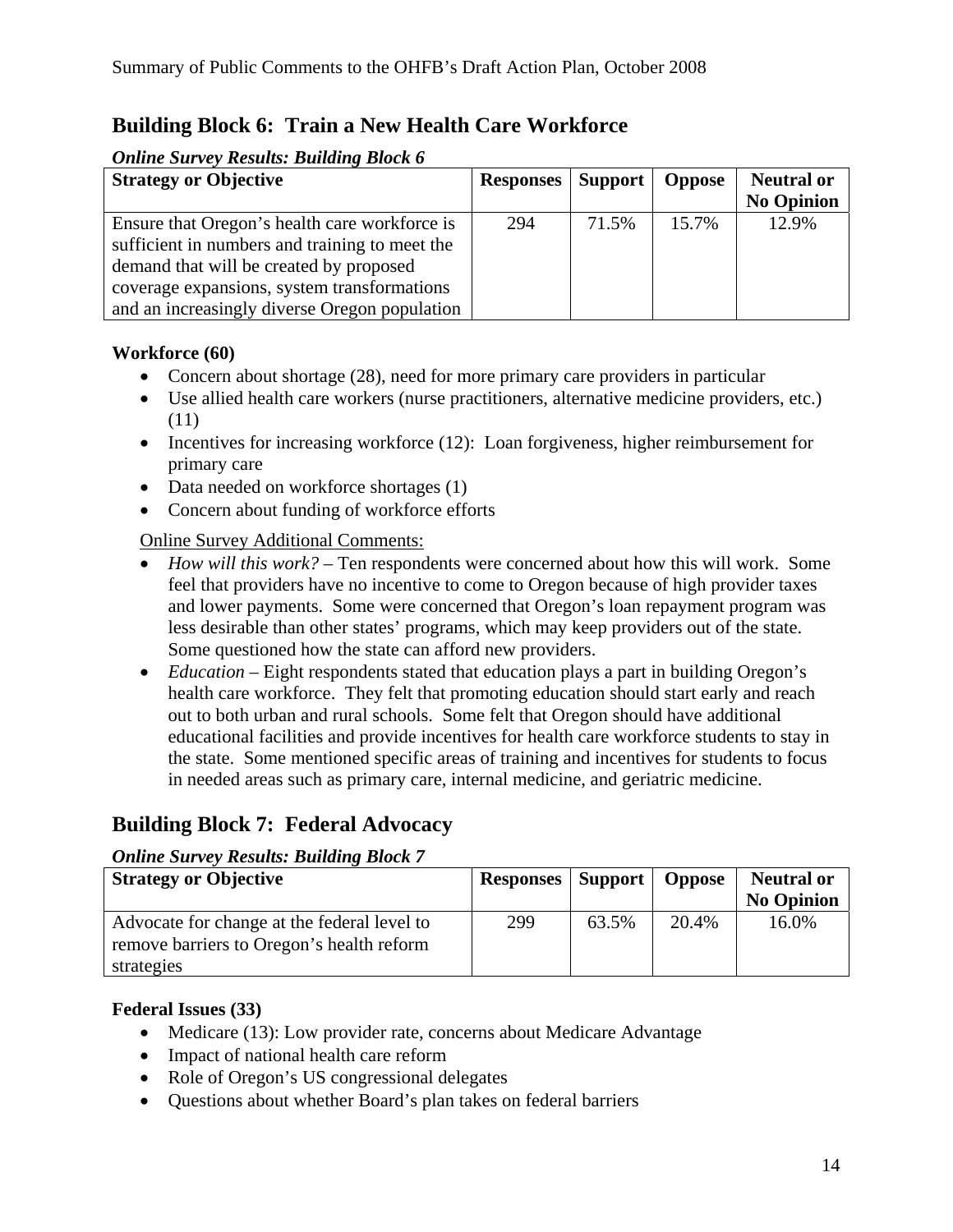- ERISA
- EMTALA
- Tax codes
- Indian health
- Medicaid: Citizenship documentation, SCHIP expansion limits, payment reform
- Rural Health Clinic designation
- Nurse practitioner practice limited under Medicare, permitted under state

- *Need Federal Advocacy* Seven respondents stated that Oregon needs advocates at the federal level to remove barriers. Some felt that to solve our health care crisis, Oregon must work with the federal government, and that changes with current Medicare/Medicaid/Social Security laws would be key to change happening in Oregon. Some expressed distrust in the federal government because it may counter state actions.
- *No Federal Advocacy* Seven respondents feel that there should not be any advocacy at the state level. Some felt that Oregon should take the lead in health care reform, that the federal government is unlikely to reform health care, and that going to the federal government will just slow the process.

## **Keystone for Reform: Oregon Health Authority**

#### *Online Survey Results: Building Block 8*

| <b>Strategy or Objective</b>      | <b>Responses</b>   Support   Oppose |       |       | <b>Neutral or</b><br><b>No Opinion</b> |
|-----------------------------------|-------------------------------------|-------|-------|----------------------------------------|
| Create an Oregon Health Authority | 300                                 | 43.7% | 40.0% | 16.3%                                  |

## **Oregon Health Authority (28)**

- Support (19): Many support if Authority has true authority to act ("needs teeth")
- Concerns  $(9)$ :
	- o 5 concerned about make-up of Authority members, especially excluding members that might profit from Authority's actions (providers, insurance companies) and including consumers
	- o 1 concerned OHA would be duplicative and should be limited to reform efforts
	- o 1 concerned that Authority would be cost-neutral
	- o 1 wanted info on costs associated with implementing Authority

## Online Survey Additional Comments:

- *Too much government/bureaucracy* Fifteen respondents do not support the Oregon Health Authority because they felt it represents too much government involvement and too much bureaucracy. Some felt that the free market would lead to a more efficient and lower cost health care industry, which would not happen under government control. Some were concerned that an Authority would overstep the authority of the DCBS. One respondent noted that the government would end up stifling innovation and efficiency with mandates that are not based in reality.
- *OHA needs real authority* Among the supporters of the OHA, eight respondents stated that in order to work, the OHA needs to be granted real authority. They felt that OHA should not just study current topics and make recommendations, but should have the